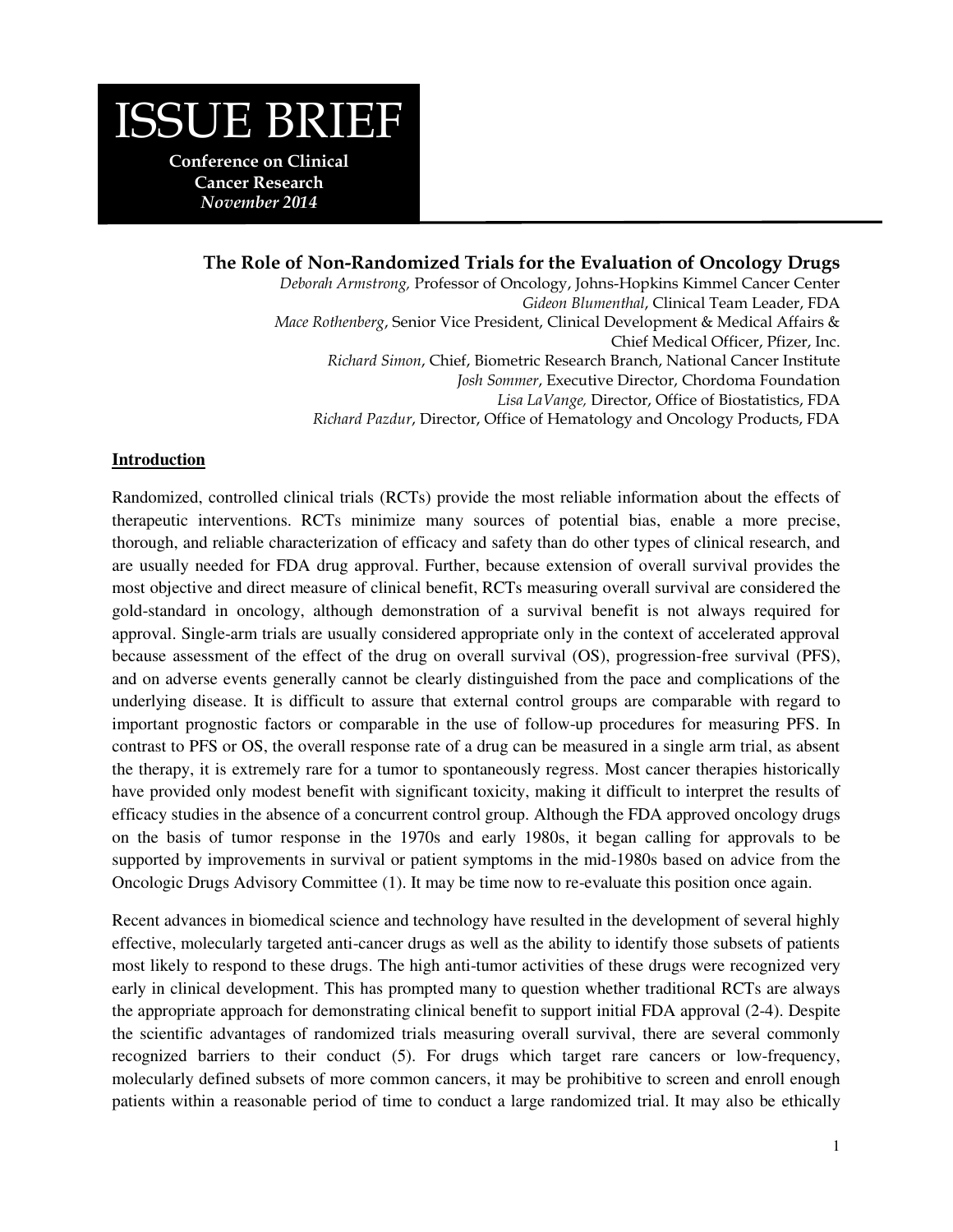and logistically challenging to enroll patients on a placebo-controlled or active-controlled (in cases where the chemotherapy control is highly toxic or marginally effective) trial, when patients and physicians are aware of the potential for benefit with the experimental agent. In this situation, patients may enroll in clinical trials in the hopes of gaining access to the investigational agent, even if that access may only come in the form of crossover to the experimental arm after progressing on the control arm. In unblinded randomized studies, dropout of patients assigned to the control arm before treatment can be administered can threaten the integrity of the study and reliability of its results. A high rate of patient crossover within or external to the study could confound analysis of overall survival, resulting in an underestimation of the magnitude of clinical benefit. High crossover may also confound analysis of progression-free survival if there is a strong bias to take patients off the control arm in an unblinded study. Indeed, for a new drug being developed with very strong biological rationale in a biomarker-selected population of patients, it may not be possible to conduct a randomized clinical trial at all and particularly one without a crossover of the control arm to the new drug, and overall survival data may therefore not be obtainable. Situations in which randomized trials may not be feasible or ethical include:

- 1. A new drug that demonstrates unprecedented effects on overall response rate in a setting of high unmet need with no effective therapies: in this situation, equipoise is lost and a randomized trial is not appropriate.
- 2. An already approved molecularly targeted agent is being tested in a rare tumor histology expressing the appropriate biomarker: in this situation, a randomized trial may simply not be possible due to the very low numbers of patients. In this scenario, the drug is also supported by the existing safety database developed in previous settings.

The FDA has recently created the Breakthrough Therapy designation, which seeks to expedite the clinical development of drugs that are intended to treat serious and life-threatening diseases and for which preliminary clinical data indicate that the drug may provide a substantial improvement over available therapies. While this program has contributed to the expedited development of several recently approved oncology drugs, it remains unclear what the appropriate development path is in the absence of a traditional randomized trial. In this proposal, we will describe how single-arm trials can be used to support approval.

## **Can single-arm trials support traditional approval?**

One potential approach when large effects are seen in early clinical studies or when very rare populations are being studied is to confirm clinical benefit in a single-arm trial. This approach is not without precedent. The FDA has granted traditional approval on the basis of substantial, durable responses in some situations (Table 1). A notable example is the 2006 approval of imatinib in a series of very rare, life-threatening malignancies that express imatinib-sensitive tyrosine kinases after imatinib previously received approval for treatment of CML and GIST. Due to the rarity of these diseases, these approvals were based partially on response rates observed in a phase 2, single-arm trial that enrolled patients with multiple tumor types, as well as on published case reports [\(6\)](#page-7-3). Another notable example is the 2012 approval of vismodegib for metastatic and locally advanced basal cell carcinoma (BCC), a rare disease that can lead to severe disfigurement and morbidity and for which no systemic treatments were available at the time [\(7\)](#page-7-4). Although vismodegib had been tested in a fairly small sample of patients, its mechanism of action was well understood as preclinical studies had demonstrated that it inhibits the Hedgehog signaling pathway, known to play an important role in BCC pathogenesis. The basis for the vismodegib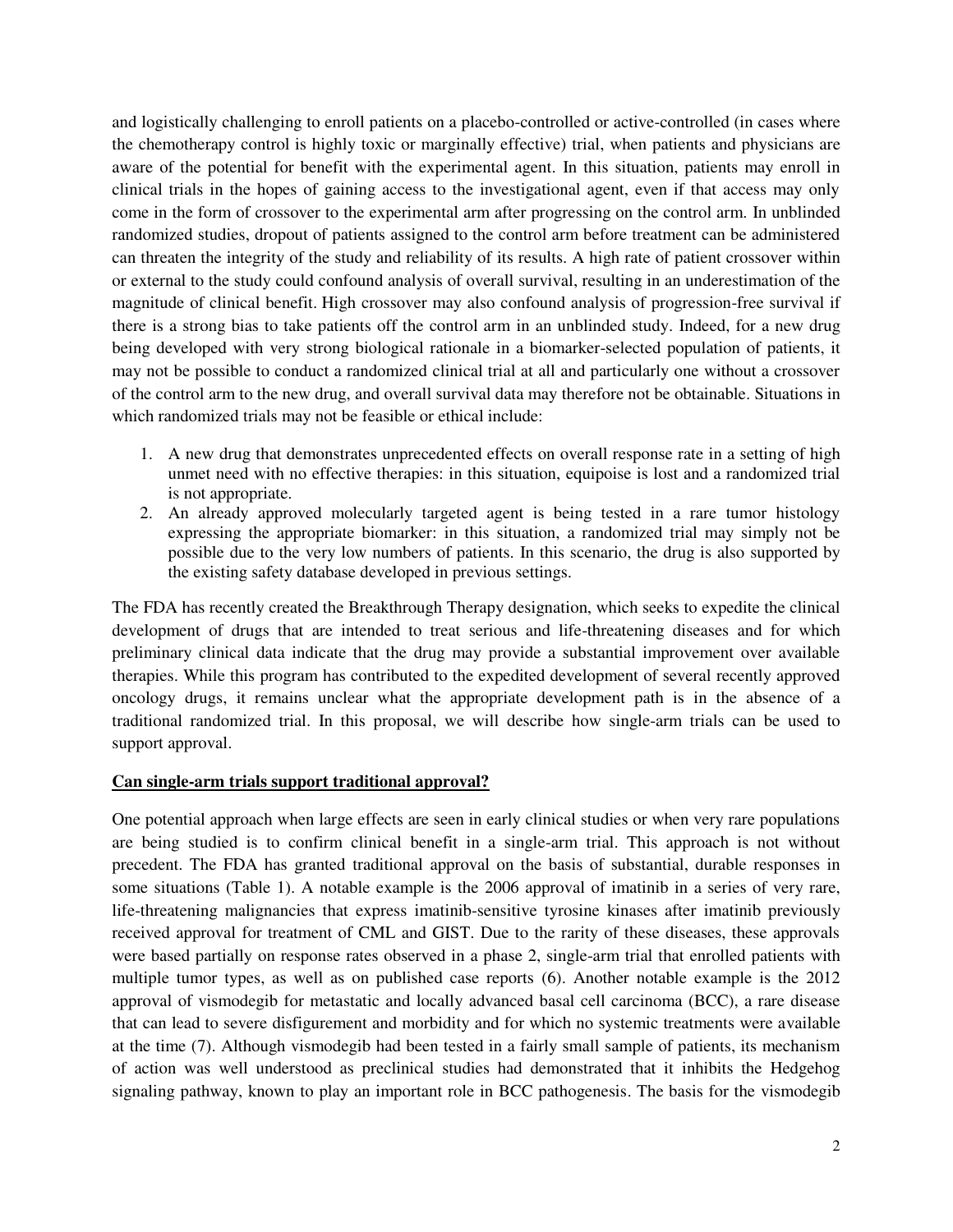approval included the strong mechanistic rationale, and the fact that it produced durable objective tumor responses for disfiguring and symptomatic cutaneous tumors thought to reflect direct clinical benefit. Therefore, the drug received traditional, rather than accelerated, approval.

Although the vismodegib example is somewhat unique in that tumor responses in cutaneous malignancies are thought to confer direct clinical benefit, it helps to illustrate a set of standards that could be used to determine whether a single-arm trial is robust enough to support traditional approval: 1) the drug mechanism of action is supported by strong scientific rationale and/or preclinical data; 2) the drug is intended for a well-defined patient population; 3) the drug produces substantial, durable tumor responses that clearly exceed those offered by any existing available therapies; and 4) the benefits outweigh the risks. These standards are similar to criteria that have been described in previous proposals advocating for alternative paths to FDA approval [\(3,](#page-7-5) [4\)](#page-7-6). However, there are still many reservations about the quality of evidence that can be produced in single-arm trials. For example, response rate, the primary endpoint typically used in single-arm trials, is classically considered a surrogate for long-term clinical benefit that must be validated in randomized confirmatory trials. Another challenge is identifying a comparative dataset to use for historical controls, particularly when the investigational drug is being studied in a molecularly defined or small patient population. Finally, unless a drug produces a unique toxicity, a single-arm trial makes it difficult to discern whether adverse events are due to the drug, disease, aging, or other factors, especially in the case of cardiac and pulmonary adverse events. We will discuss how these limitations can be mitigated in the remainder of the proposal.

#### **Translating tumor response into clinical benefit**

Objective criteria for measuring tumor response rates were first published in 1960 and have been used in many cancer clinical trials since that time to assess therapeutic efficacy [\(8,](#page-7-7) [9\)](#page-7-8). In many hematologic malignancies, such as Hodgkin's lymphoma and pediatric leukemia, durable complete responses have historically been used to support new drug approval. This considerable experience allows many singlearm trials to rely on historical controls. For a particular disease, it may be possible to establish response rate thresholds which predict long-term clinical outcomes in order to validate response rate in that disease. One way this can be accomplished is through meta-analyses evaluating the relationship of response rates to long-term clinical outcomes [\(10\)](#page-7-9). A classic example is an analysis of 26 RCTs in ovarian cancer published between 1975 and 1989 which found that large improvements in response rates were needed for clinically meaningful improvements in survival [\(11\)](#page-7-10). In a recent trial-level and patient-level metaanalysis, 14 active-controlled RCTs in metastatic non-small cell lung cancer (NSCLC) that had been submitted to the FDA between 2003 and2013 were evaluated [\(12\)](#page-7-11). This analysis found that a treatment effect on ORR was strongly correlated with a treatment effect on PFS  $(R^2=0.89)$ . The analysis did not indicate a strong correlation between improvement in ORR and improvement in OS, but this may have been confounded by high crossover and long post-progression survival in the studies of targeted therapies in molecularly-enriched patient populations. The analysis also found that drugs which are tested in a molecularly defined subset of metastatic NSCLC, such as crizotinib in patients with ALK-rearranged NSCLC or erlotinib and afatinib in patients with EGFR mutation positive NSCLC, that produce a large effect on overall response rate, are likely to have a large effect on progression-free survival. Another analysis from academic investigators suggested that studies enriched for patients with molecular drug targets were associated with higher therapeutic benefit as compared with unselected populations [\(13\)](#page-7-12). One key aspect of the meta-analysis in NSCLC described here relative to older studies is the ability to include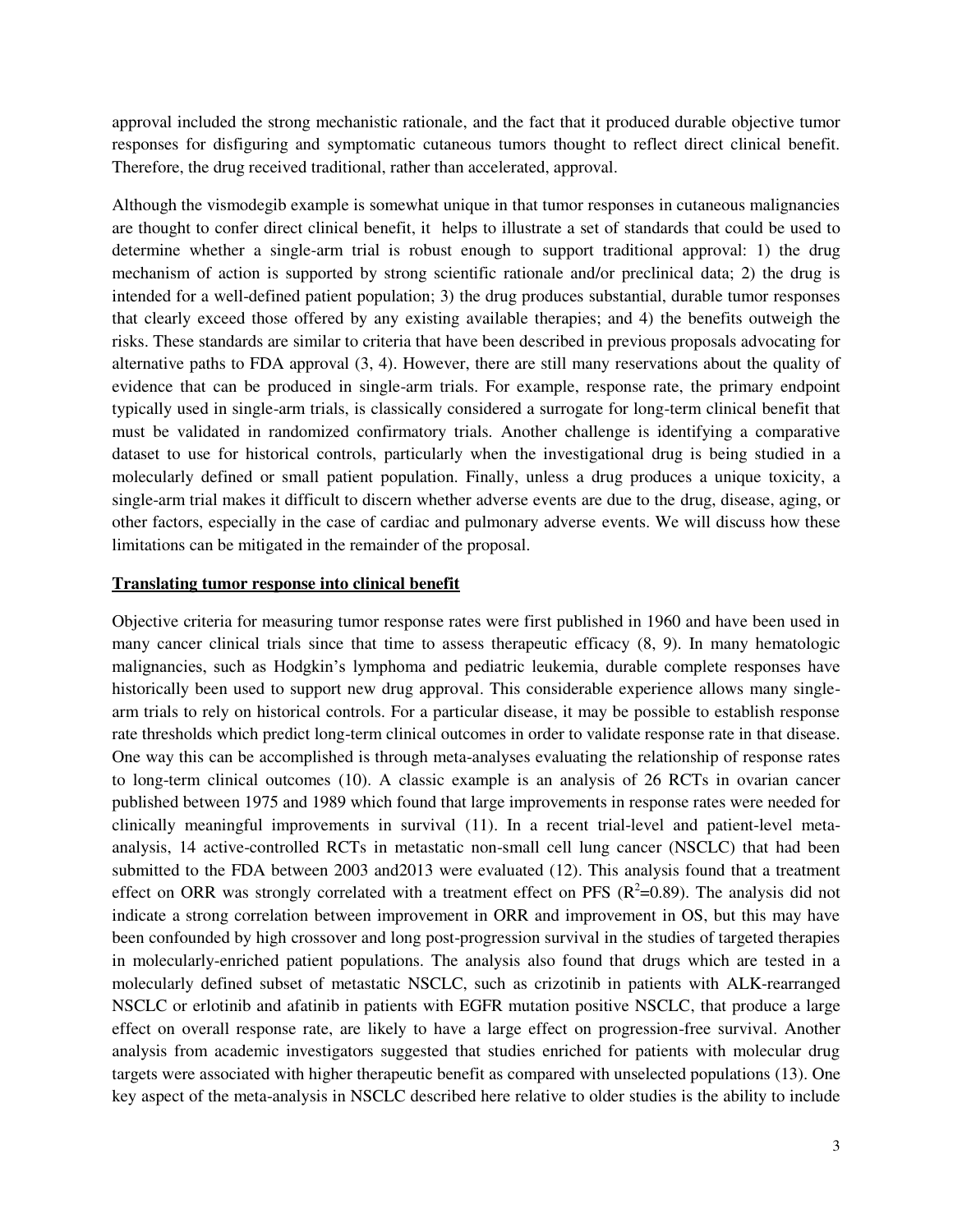studies of molecularly targeted drugs that elicited high response rates, which improved the ability to establish a correlation between response and longer term outcomes and to correlate treatment effects with respect to the two outcomes. Earlier meta-analyses were hindered by the lack of highly active agents and consequently a lack of studies with high response rates to include in these analyses. With the advent of molecularly targeted drugs that often produce large response rates, it may now be possible to reconsider the role of response rates and identify settings in which response rates of a sufficient magnitude and duration may be predictive of long-term clinical benefit.

Beyond the use of response rate as a surrogate measure, it is a real-world tool used daily in the clinic for ongoing assessment of patients. It is widely accepted by both patients and physicians that significant and prolonged reduction of tumor burden is clinically meaningful and could potentially be considered for the purposes of regulatory approval to constitute direct clinical benefit in some cases. Objective response is usually one of the earliest signals of efficacy to emerge in a clinical trial and use of response rate as an endpoint could substantially shorten the time to final analysis compared to event-driven endpoints such as PFS or OS which may occur over a more protracted period of time. The clinical relevance of response rates may be dependent on the nature of the disease, the location of tumors, and the symptoms associated with a specific tumor. For many cancer types, significant reduction of tumor burden is likely to be accompanied by symptomatic improvement. Further investigation and validation of disease-specific patient reported outcomes in randomized trials may assist in aligning radiographic responses with symptomatic benefit, lending support to the use of response rate as an endpoint sufficient for regulatory approval in a specific setting. Whether a tumor response is clinically meaningful or not also depends on the depth, duration, and type of response. While RECIST criteria are helpful because they allow comparison to historical controls, these criteria classify responses into either complete or partial responses and do not fully capture quantitative differences in partial responses, and methods that characterize responses as continuous variables, such as waterfall plots that measure the greatest depth of response, may be more representative [\(14,](#page-7-13) [15\)](#page-7-14). The RECIST criteria also do not capture qualitative differences in tumor location. Improved radiographic techniques, alternative data collection and representation, and validated patient-reported outcomes may be able to better characterize tumor response and associated reductions in symptomatic burden in the future.

The appropriateness of response rate and duration as an endpoint may also be dependent upon the nature and magnitude of benefit offered by any existing therapies. For example, if a new drug that produces large response rates is being tested in a disease setting where an existing therapy offers a significant survival advantage, a RCT is needed to ensure that the survival advantage is not lost. However, if the drug produces large response rates in a disease setting with no available therapies or where the available therapy provides only a marginal efficacy advantage with high toxicity, a RCT may not be needed.

## **Setting standards for single arm trial design**

For the types of treatments discussed here, the outcome is expected to be clearly superior to that obtainable with currently available treatments for the disease. The outcome with available treatments should be documented, however, using historical control data for one or more large series of patients. Sponsors should develop a protocol specifying how historical control series will be selected and how data from historical controls will be analyzed. The patients in these series should be comparable with regard to important prognostic factors to the patients on the single arm clinical trial. Establishing this comparability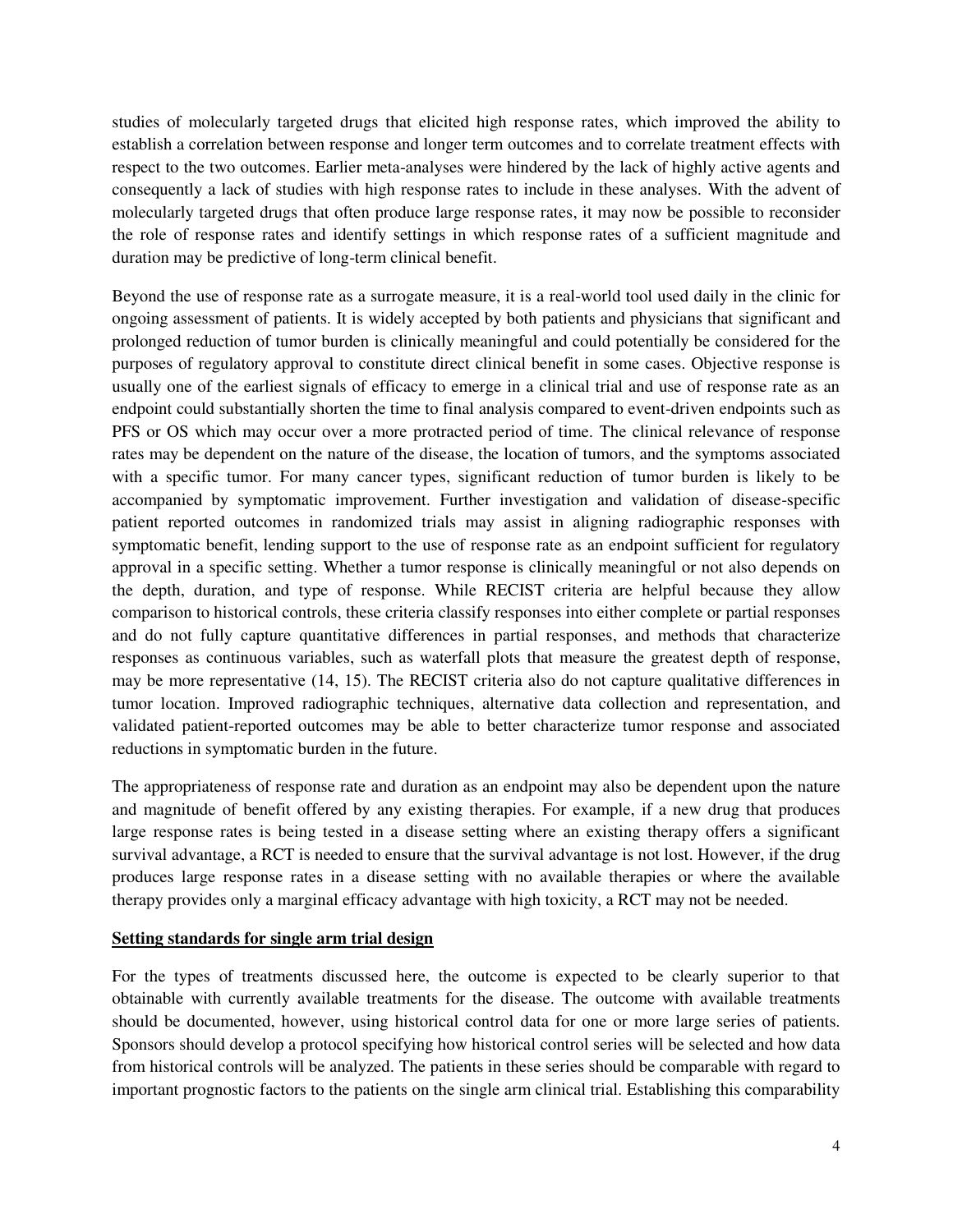will either require individual patient data for the control patients or deriving the control series from clinical trials with well characterized eligibility and evaluation criteria. In addition to prognostic comparability, there should be comparability of response assessment or progression assessment if either response rate or progression- free survival is used as the primary endpoint. Having multiple control series provides the opportunity to document that the inter-study variation in outcomes for patients with available treatments is small or explained by known prognostic factors. One way in which comparable historical control data can be obtained is through new initiatives such as Project Data Sphere [\(16\)](#page-7-15). Project Data Sphere aggregates patient-level information from multiple clinical trials and is intended to serve as a platform through which independent researchers can share and analyze historical patient-level data from phase III clinical trials. These types of initiatives may facilitate matching of study patients to historical controls for known prognostic characteristics, thereby creating a context for interpretation of clinical trial results from single arm studies.

A single arm study can be sized to have adequate statistical power for demonstrating that the better outcomes for the new treatment are unlikely to have occurred by chance alone. This type of analysis should take into account the size of the control series [\(17\)](#page-7-16) being used to provide historical or external control data. If individual patient data are available for the control series, the statistical significance test comparing outcomes for patients on the single arm trial to outcomes for the control series can be adjusted for prognostic factors if there are strong prognostic factors to take into account. In many cases the patients in the single arm study will be selected for treatment based on a biomarker such as having a mutation in a gene that is a target of the treatment. In order to establish that the improved outcome of the patients in the single arm study is not solely due to a prognostic benefit of the biomarker, some information is needed about the potential prognostic effect of the marker used to select patients for treatment. In some cases it may be possible to measure the marker in archived tissue from a sufficient number of cases within the control series to estimate the potential prognostic effect of the marker. For example, a small retrospective case-controlled study stained archived non-small cell lung cancer tissue to identify ALK-positive and ALK-negative historical controls and evaluate survival outcomes in these patients [\(18\)](#page-7-17). This study found that ALK translocation is not a favorable prognostic factor for survival in NSCLC. In situations where there is a prognostic effect, the sample size for the single arm study can be expanded to provide adequate statistical power for determining whether outcomes with the new treatment is greater than outcome for available treatments by more than the plausible prognostic effect of the marker.

#### **Additional studies that can contribute to the evidence base for a new drug**

For drugs that receive approval on the basis of single-arm trials, one frequently used approach to expand the safety database and obtain comparative safety information is to perform randomized trials in other stages of the disease or in different disease settings. This is commonly done for drugs that have received accelerated approval, where post-approval trials to confirm clinical benefit are often conducted in a less advanced stage of disease than the initial approval [\(19\)](#page-7-18). One example where it may be extremely difficult to collect adequate safety data is the development of BRAF inhibitors in NSCLC. Because *BRAF* mutations are so rare  $(1-4\%)$  in this disease setting [\(20\)](#page-7-19), investigators will likely need to rely on safety information developed through studies in melanoma and other disease settings. Large data sets, such as those being developed through initiatives such as Project Data Sphere, may provide another potential way to obtain comparative safety information. Yet another potential way to expand the safety database may be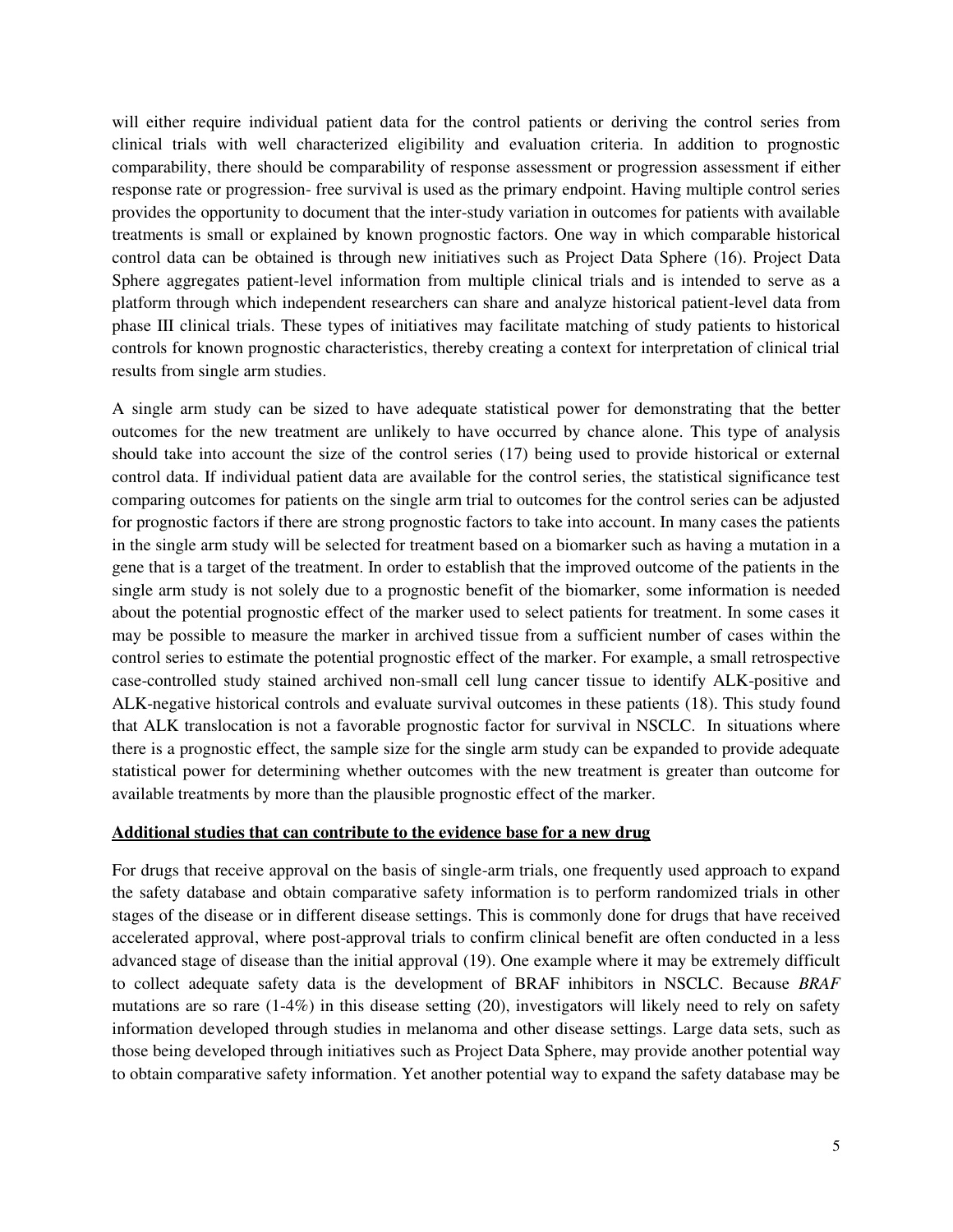to perform randomized dose comparison trials when there is reason to believe that a lower dose might provide equal efficacy [\(21\)](#page-7-20).

## **Conclusions**

It is not always possible to perform a randomized, controlled clinical trial. While the RCT is ideal, rigorous single-arm trials can be used to support approval in certain situations. Improved science and technology have led to the development of new therapies for which the mechanism of action is well understood, the patient population can be well-defined, and tumor responses clearly exceed those offered by existing therapy in terms of both magnitude and duration. Response rate thresholds which are predictive of long-term outcomes or correlate with clinically meaningful symptomatic improvements can be defined for different disease settings, which may advance the use of response rate as an endpoint for approval. A key issue that must be resolved for single-arm trials to support regulatory approval is the identification of appropriate historical controls. The term "historical control" is often used to refer to different things, such as the response rate assumed to occur in the absence of any treatment, based on what is known about the natural history of the disease, or a response rate that has been observed in trials of similar patients receiving alternative treatments. Guidelines on methodology for prospective selection and analysis of historical control data are needed ensure appropriate use of historical comparator groups in evaluating results from a single-arm study. An FDA Guidance or Best Practices document should provide such guidelines as well as describe how adequate safety information can be developed and monitored in the post-market setting. The development of these guidelines will help to facilitate the use of single-arm trials that can both produce strong evidence as well as enable effective drugs to reach patients in need quickly.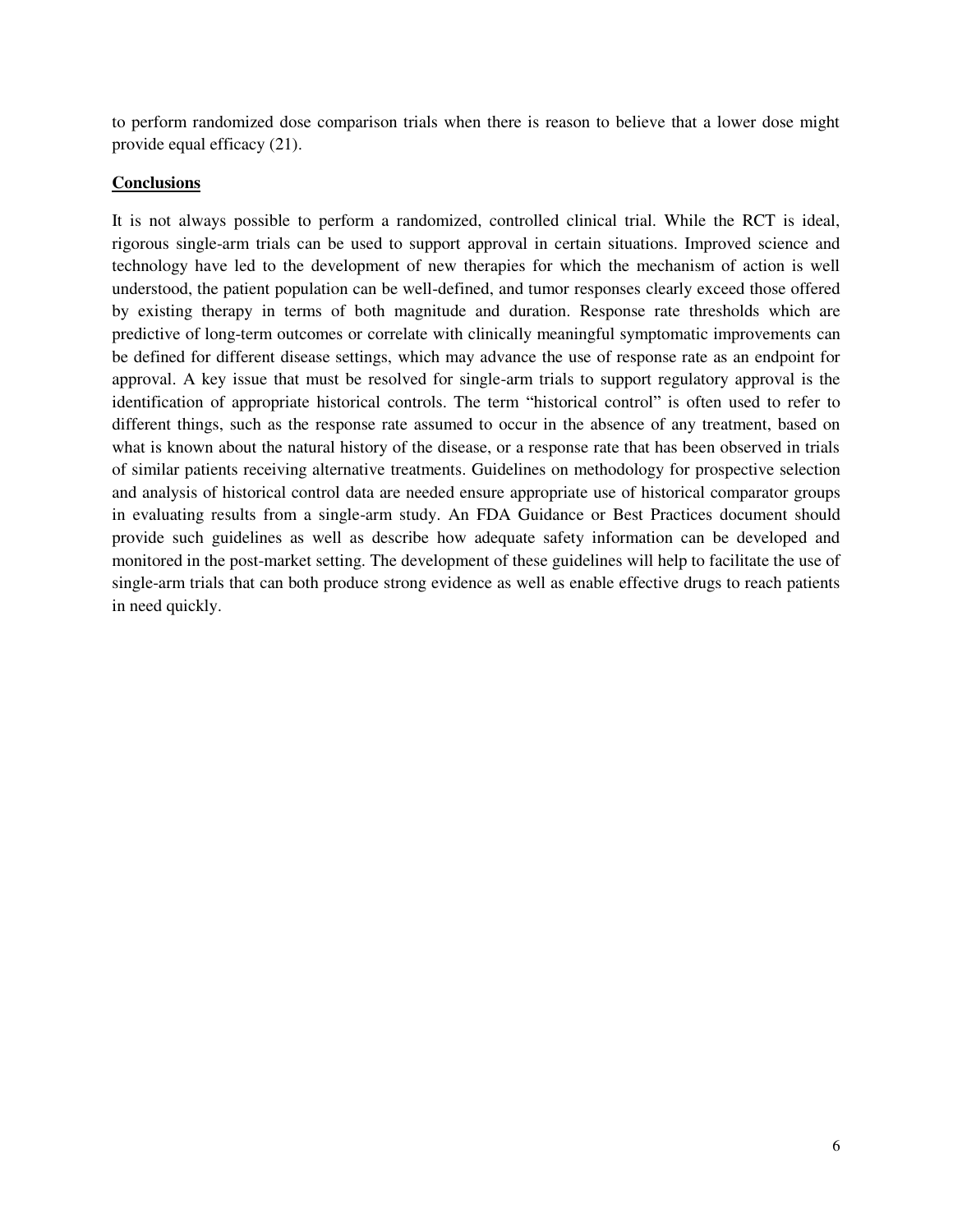# **Table 1:**

| <b>Drug</b>      | Year | <b>Approval</b><br>Type | Indication(s)                                                             | N   | <b>ORR</b><br>(95% | <b>mDOR</b><br>(months) |
|------------------|------|-------------------------|---------------------------------------------------------------------------|-----|--------------------|-------------------------|
|                  |      |                         |                                                                           |     | CI                 |                         |
| Tositumomab      | 2003 | <b>NME</b>              | Relapsed, CD-20+, follicular, Non-Hodgkin<br>Lymphoma (NHL)               | 40  | 68                 | 16                      |
| Imatinib         | 2006 | Supplement              | Dermatofibrosarcoma protuberans (DFSP)                                    | 18  | 83                 | 6.2                     |
|                  | 2006 | Supplement              | Myelodysplastic syndrome (MDS/MPD)                                        | 31  | 84                 | $4.6+ \rightarrow 15+$  |
|                  | 2006 | Supplement              | Adult aggressive systemic mastocytosis (ASM)                              | 28  | 61                 | $1 \rightarrow 30$      |
|                  | 2006 | Supplement              | Hypereosinophilic syndrome/chronic eosinophiliic<br>leukemia (HES/CEL)    | 176 | 74                 | $1.5+ \rightarrow 44$   |
| Bortezomib       | 2006 | Supplement              | Relapsed mantle cell lymphoma (MCL)                                       | 155 | 31                 | 9.3                     |
| Cetuximab*       | 2006 | Supplement              | Recurrent squamous cell carcinoma of the head<br>and neck (SCCHN)         | 103 | 12.6               | 5.8                     |
| Vorinostat       | 2006 | <b>NME</b>              | Recurrent cutaneous manifestations of cutaneous<br>T-cell lymphoma (CTCL) | 74  | 30                 | 5.6                     |
| Dasatinib*       | 2006 | <b>NME</b>              | 2nd-line Ph+ acute lymphoblastic leukemia (ALL)                           | 36  | MaHR-<br>42        | 4.8                     |
| Ixabepilone*     | 2007 | Supplement              | Refractory metastatic breast cancer                                       | 126 | 12.4               | 6                       |
| Bendamustine     | 2008 | Supplement              | Indolent B-cell Non-Hodgkin Lymphoma (NHL)                                | 100 | 74                 | 9.2                     |
| Romidepsin       | 2009 | <b>NME</b>              | 2nd-line cutaneous T-cell lymphoma (CTCL)                                 | 167 | 34.5               | 13                      |
| Vismodegib       | 2012 | <b>NME</b>              | Metastatic basal cell carcinoma                                           | 33  | 30                 | 7.6                     |
|                  | 2012 | <b>NME</b>              | Locally advanced basal cell carcinoma                                     | 63  | 43                 | 7.6                     |
| <b>Bosutinib</b> | 2012 | <b>NME</b>              | 2nd-line Ph+ chronic myelocytic leukemia (CML)                            | 503 | McyR-<br>53        | 18                      |
| Lenalidomide     | 2013 | <b>NME</b>              | Relapsed mantle cell lymphoma (MCL)                                       | 134 | 26                 | 16.6                    |
| Denosumab        | 2013 | Supplement              | Giant cell tumor of bone                                                  | 187 | 25                 | >8                      |

# **Traditional Approvals Based on Response Rate in Single-arm Trials (2002-2013)**

Abbreviations: N, number of patients tested; ORR, overall response rate; CI, confidence interval; mDOR, median duration of response; NME: new molecular entity; Ph, Philadelphia chromosome; MaHR, major hematologic response; McyR, major cytogenetic response.

 \* Cetuximab, dasatinib, and ixabepilone, approvals were supplemented by concurrent approvals in closely related settings or in combination regimens based on randomized trials

**Adapted from Blumenthal, New Drugs in Oncology Seminar, ASCO 2014**